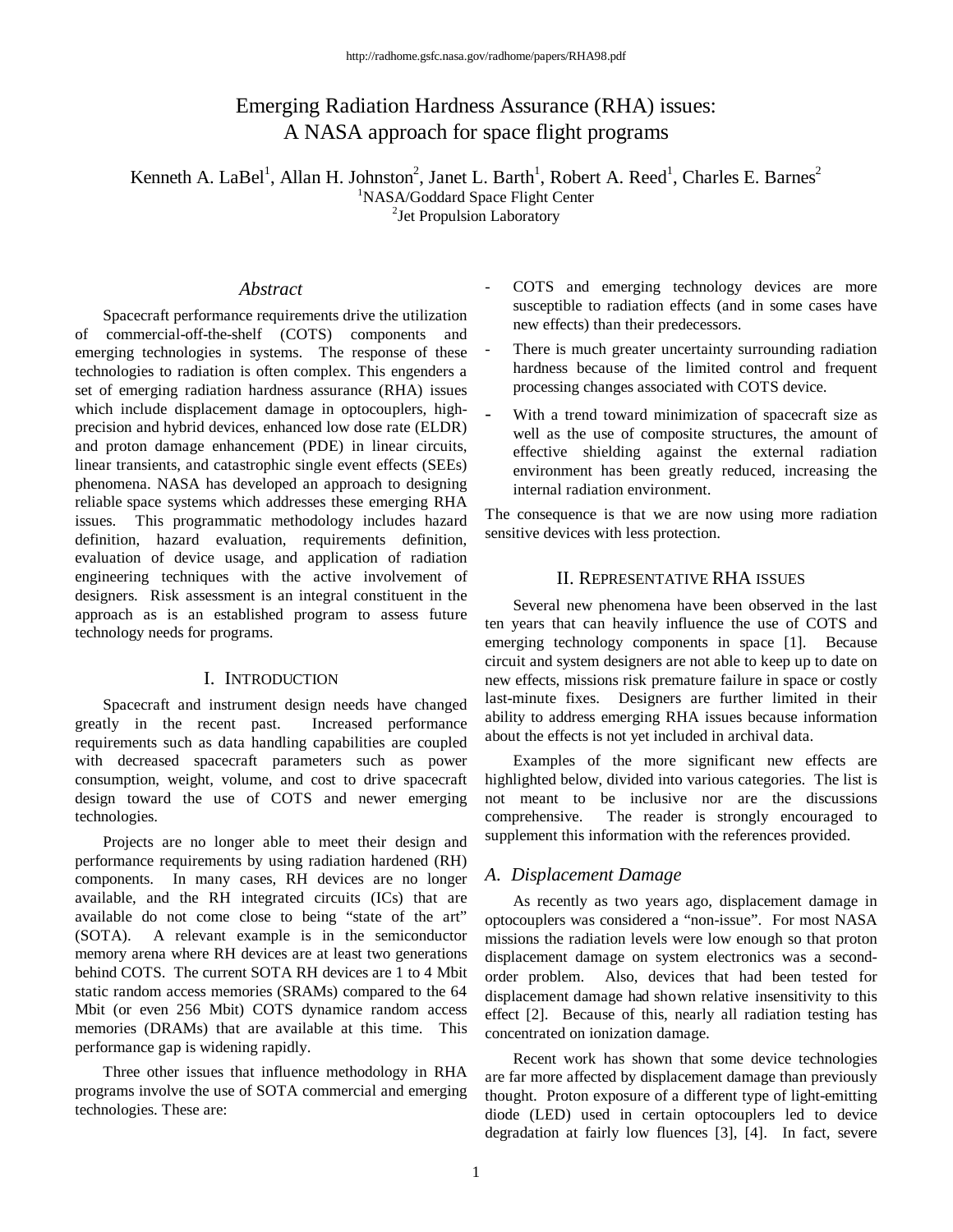degradation has been observed at (equivalent) total dose levels of 1-3 krad(Si).[5] Displacement damage does not occur with Co-60 exposure because of the low energy. Therefore, testing for RHA of optocouplers must go beyond traditional total ionizing dose (TID) tests. Figure 1 illustrates this point.

Displacement damage also occurs in other electronic system components. Examples include high-precision devices, such as voltage references or op-amps with extremely low input current and offset voltage. More recent work has shown that certain types of conventional linear ICs may be affected by displacement damage because they rely on higher performance of the internal pnp transistors [6]. It must be emphasized that, although some types of devices are guaranteed to withstand total dose levels above 100 krad(Si), they may fail at far lower levels when they are exposed to protons.



Figure 1. An optocoupler's response to Co-60 and proton irradiations, illustrates this issue.

## *B. Linear Bipolar Devices and Total Ionizing Dose/Proton Fluence*

Subtle changes have occurred in linear bipolar technology in the last few years. More sophisticated designs have been developed with extremely close tolerances and lower power dissipation. Other modifications improve device performance and yield. These changes increased the impact of two separate radiation issues, namely, ELDR and PDE.

*1. Ionization Damage:* The ELDR effect in linear bipolar integrated circuits provides an example of a new effect that cannot be dealt with using traditional RHA methods. The basic problem is that certain types of bipolar devices degrade far more severely at very low dose rates  $(1 \text{ to } 5 \text{ mrad}(Si)/s)$ than at the high dose rate used in most older testing methodologies [7], [8], [9], [10], [11], [12]. Two aspects of the problem make it particularly difficult: (1) time periods of several months are required to do tests at sufficiently low dose rate to simulate rates in space, and (2) different failure modes can occur under low dose rate conditions, which makes it impossible to fully guardband the problem by overtesting at high dose rate. A further difficulty is that nearly all manufacturers of linear ICs produce some products with doserate sensitivity, but there are pronounced differences in the way that different devices and processing lines respond.

*2. Proton Damage Enhancement:* The second issue involves the response of a device in a ground irradiation versus its performance in the actual the space environment. A Co-60 test source is adequate for total dose testing for most device types even though protons and electrons cause the majority of the total ionizing dose damage in space. However, this is an issue for some linear devices such as precision voltage references (PVRs) because they degrade more from exposure to protons than from a Co-60 source [6]. This phenomenon is proton damage enhancement.

*3. Design Margin Issues:* Coupling ELDR and PDE effects together could yield up to an order of magnitude difference between in-flight failure at a low accumulated dose/fluence and predictions based on the Co-60 ground test data that were utilized to approve usage of the device. However, placing an across-the-board radiation design margin (RDM) of ten leads to unrealistic requirements for flight projects (say 100 kRads(Si) based on a nominal 10 kRads(Si) prediction). The key to solving this problem is careful selection of the types of devices that are used along with application-specific knowledge to assess degradation modes.

# *C. Circuit Technologies with Limited Tracability and High Risk*

During the last five years several circuit technologies have been identified that are potentially high-risk for space applications. Sample issues are discussed below.

*1. High-Precision Devices:* Devices with very demanding electrical parameters are high risk simply because secondand third-order changes in internal components (or component matching) can cause them to degrade. Examples include precision references, analog-to-digital converters (14 bit and higher), and operational amplifiers with very low input specifications (e.g.,  $V_{\text{os}}$  below 200  $\mu$ V; I<sub>b</sub> below 1 nA).

*2. Hybrid Devices:* Many hybrid devices are manufactured with only limited information and/or tracability about the internal components within the hybrid. Adding to this problem is the fact that most hybrid manufacturers consider their circuit designs to be proprietary. This means that nearly all hybrid devices must be evaluated for radiation susceptibility using inadequate information. The list of parts used in hybrid devices may be incomplete or simply unavailable.

A recent example is a series of power converter hybrids. These devices use many different internal components, including power metal oxide semiconductor field effect transistors (MOSFETs) and custom (proprietary) complementary metal oxide semiconductor (CMOS) and linear devices. Radiation concerns include ionization damage to the MOSFETs, CMOS and linear devices, SEEs such as possible shutdown from internal single event transients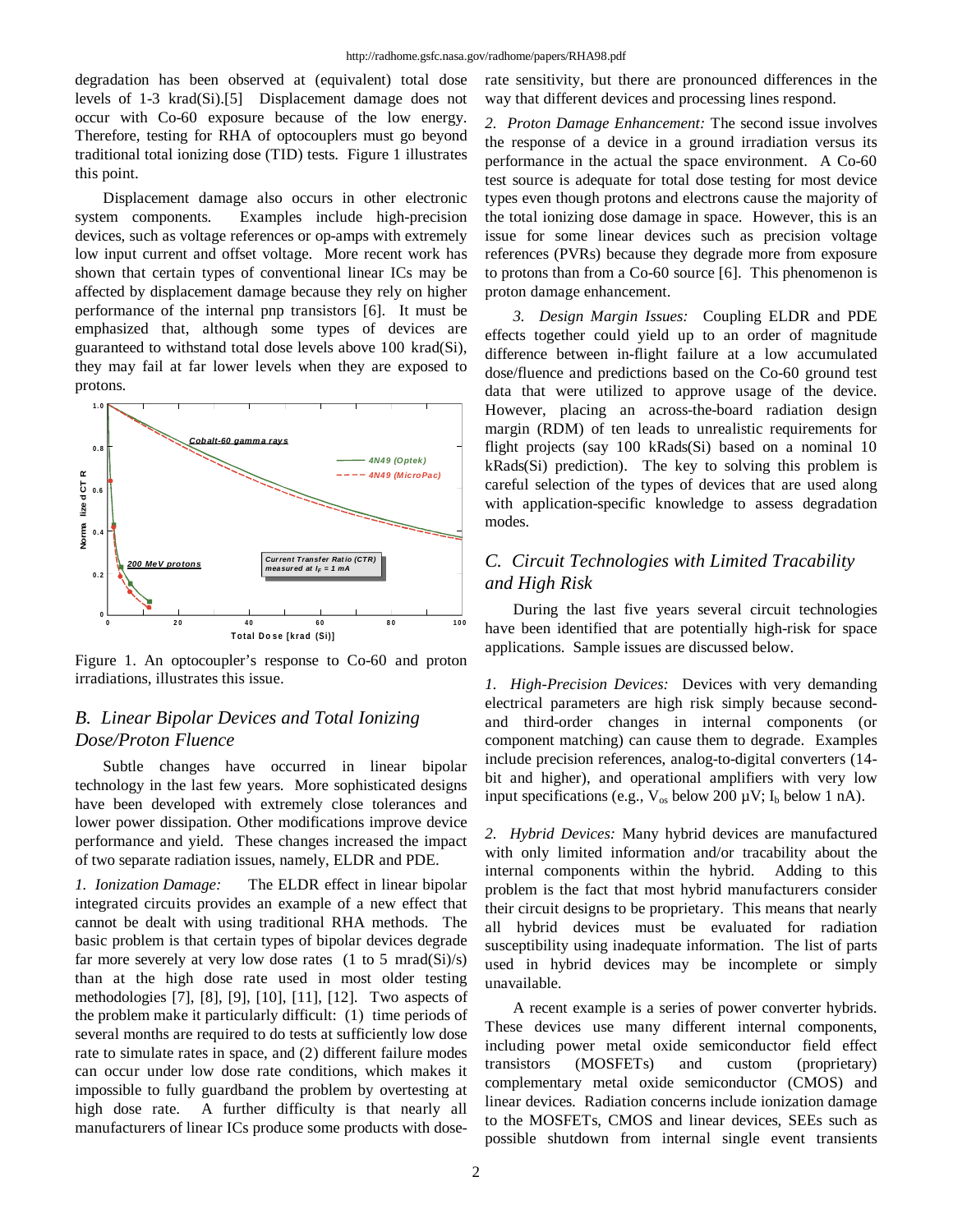(SETs) in the overvoltage detection comparator or latchup in the proprietary CMOS circuit. However, the most critical problem in one particular hybrid turned out to be degradation of an optocoupler used in the feedback circuit. Not only was this the dominant problem, but the optocoupler had not been included in the original parts list provided for the hybrid.

Because of the extreme degradation of the optocouplers, proton tests were performed on the optocouplers as well as on the completed circuits. Due to their high cost, only three hybrid modules were available for testing. Figure 2 shows the results of the circuit-level tests. The output of the circuit began to rise abruptly after the optocoupler degraded beyond the minimum value required to sustain operation. Because of the particular way in which the circuit is designed, a lower current transfer ratio was needed under high load conditions. Thus, the converter performed somewhat better when it was heavily loaded.



**Figure 2**: Failure levels of MDI power converters.

Although the test data appear straightforward, there are several other issues. First, the data represent only a very small sample of complex *circuits*, and do not take the sampleto-sample variability of the optocoupler radiation response into account. Other data on samples of the optocouplers show that the failure level would be about a factor of two lower if the variability of those components were taken into account. Second, LEDs are affected by temperature and aging (wearout mechanism). These very significant factors force designers to derate the acceptable radiation tolerance level of these converters by a substantial amount.

### *D. Complex single event upsets (SEUs)*

*1. Single event functional interrupts (SEFIs):* We often think about SEUs in the context of bit flips in memories or storage cells from which systems can easily recover. However, even simple bit flips can produce circuit-level effects that cause strings of errors, or even result in a "lock-up" condition that requires removal of power and subsequent re-initialization to resume proper operation [13].

One example of a SEFI is seen in a basic DRAM. In this instance, an internal condition can place the DRAM into a special test mode (provided for ease of testing by the manufacturer). Earlier SEE tests of DRAMs did not detect this failure mode because the cross section was so small as

shown in Figure 3 which compares the cross section for normal errors with that of functional interrupt. Unfortunately, this test mode can also be triggered by heavy ions in space. And, in spite of the small cross section, it is very important in solid-state recorders because of the large number of DRAMs that are used.



**Figure 3**: "SEFI" phenomenon in memory circuits.

Once the device is in the test mode, large sections of the memory can be corrupted, resulting in errors that are not consistent with simple error detection and correction (EDAC) approaches and could require complex power supply shutdown and system re-initialization. A solution is to periodically provide logic sequences to the memory that will bring it out of the test mode condition, minimizing the time window for errors if it is inadvertently placed in the test mode condition (a system-level solution). Once the problem is identified, it is easily handled. The difficulty is that of identifying it in the first place.

There are related phenomena in many complex circuits, i.e., flash memories, which contain very complex internal controllers. These effects can be very difficult to characterize in SEE tests. Again, the important point is that one may need to allow for power removal and reinitialization for some types of technologies. In fact, this may be the dominant issue in some circumstances.

*2. SETs:* Linear devices and optocouplers, again due to their technology changes and increased performance parameters, have become more susceptible to SETs [14], [15], [16], [17], [18], [19]. As before, hybrid DC-DC converters provide a good example of this problem. Certain DC-DC devices have a linear device that is transient-susceptible. When a transient occurs, output power is shut down for about 10 msec as seen in Figure 4. Mitigation of this power dropout results in a large increase in the circuit complexity and system design. In addition, SETs and their related transient pulse frequency, voltage differential, and width are not only a function of the particle type and energy, but of device power supply and circuit bias. This greatly complicates the problem of defining the size of the transients for designers who must take the SETs into account in their electrical designs. Optocouplers, in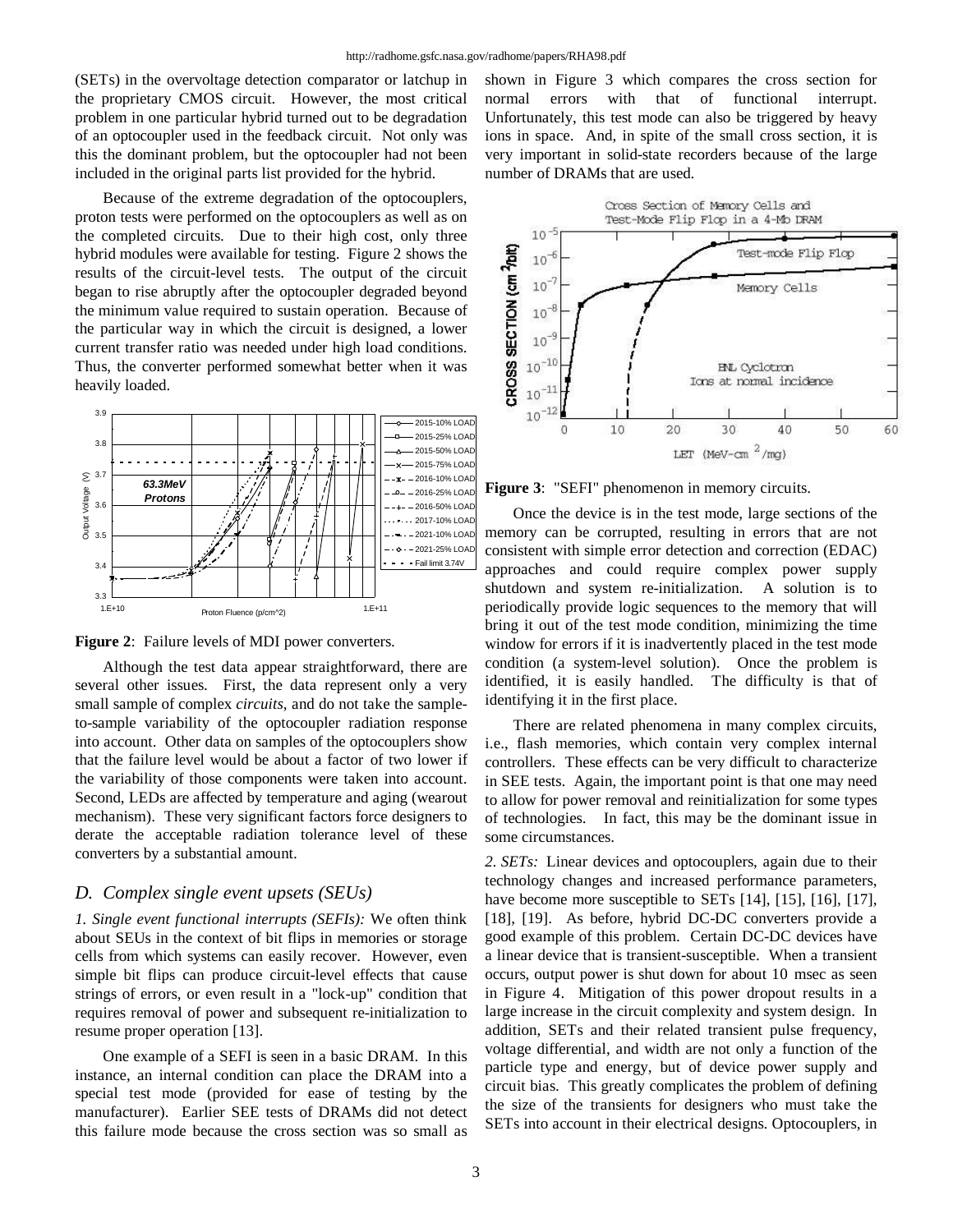particular those that operate at higher speed, also have this issue [20].



**Figure 4**. A transient output dropout induced by a SET in a non-RH Advanced Analog DC-DC hybrid converter.

#### *E. Catastrophic Single Event Effects*

In addition to single event latchup (SEL), there are new catastrophic SEEs. These include snapback (an older issue which has not received sufficient attention), burnout of integrated circuits because of the very high currents that occur when the circuits are exposed to heavy ions, dielectric rupture [21], and failures at the circuit or subsystem level because of short-duration transients that exceed the normal input conditions. Another new effect is gate rupture of smallarea metal oxide semiconductor (MOS) devices from heavy ions [22].

#### *F. Other Device and System Radiation Issues*

In the sections above, several new phenomena were reviewed. There are a myriad of other radiation environment issues that space programs must address including issues related to uncertainties in the environment predictions, definition of worst case conditions, and the rapid pace of technology development. Specifically, some of these issues are:

- large uncertainty factors in older environment models,
- shielding effectiveness of composite materials,
- stuck bits and block errors in memories [23] (and potentially other devices in the future),
- microdose effects.
- neutron-induced upsets,
- multiple bit upsets (MBUs), where a single particle causes multiple events (typically in physically adjacent structure),
- microlatchup (a low-current version of traditional SEL),
- test methods for advanced packaged devices such as flipchip, plastic encapsulated microelectronics (PEMs), and multi-chip modules (MCMs),
- "at-speed" testing and frequency dependencies,

- photonics and fiber optic devices and their associated high-speed test requirements, as well as a host of other issues.

## III. THE NASA APPROACH: A PROGRAMMATIC **METHODOLOGY**

As shown above, the use of newer technologies greatly increases the need for radiation effects support to space flight programs. The question is: how does a small group work RHA issues related to COTS and emerging technology use and support a large number of space flight projects? The expertise needed to cover all these areas is obviously very diverse. Herein, we present NASA's approach to providing a reliable spacecraft design while dealing with these issues.

The first recommendation is to assign a lead radiation effects engineer to each space flight project. The RHA engineering process for spacecraft must be viewed in a manner similar to that used by a mechanical or thermal engineer who is assigned for the life of a project. With a single point of contact for all project radiation issues (environment, device selection, testing, etc.), each program has a radiation effects expert responsible for ensuring performance in the radiation environment.

The second recommendation is that the radiation effects expert follows a rough programmatic guide to radiation and flight projects from a systems perspective. By participating early in flight programs, cost may be reduced in the long run. For example, the cost of re-work of flight hardware may greatly exceed the cost of up-front radiation evaluations. The recommended programmatic methodology is as follows:

- define the hazard.
- evaluate the hazard.
- define requirements,
- evaluate device usage,
- "engineer" with designers, and,
- iterate process as necessary.

Each of these areas will be discussed.

#### *A. Define the hazard*

The first step of RHA in a program (often at the proposal stage) is to provide a "top-level" radiation environment definition based on parameters defined early in the mission. At this stage, the mission parameters will include orbit parameters, time of the launch and mission duration, and a nominal aluminum shield thickness. With this information, the radiation levels external to the spacecraft and behind nominal shielding are provided to the project as a top-level definition of the hazard. This definition includes contributions from trapped particles (protons and electrons), galactic cosmic ray heavy ions, and particles from solar events (protons and heavy ions) and should have the following components: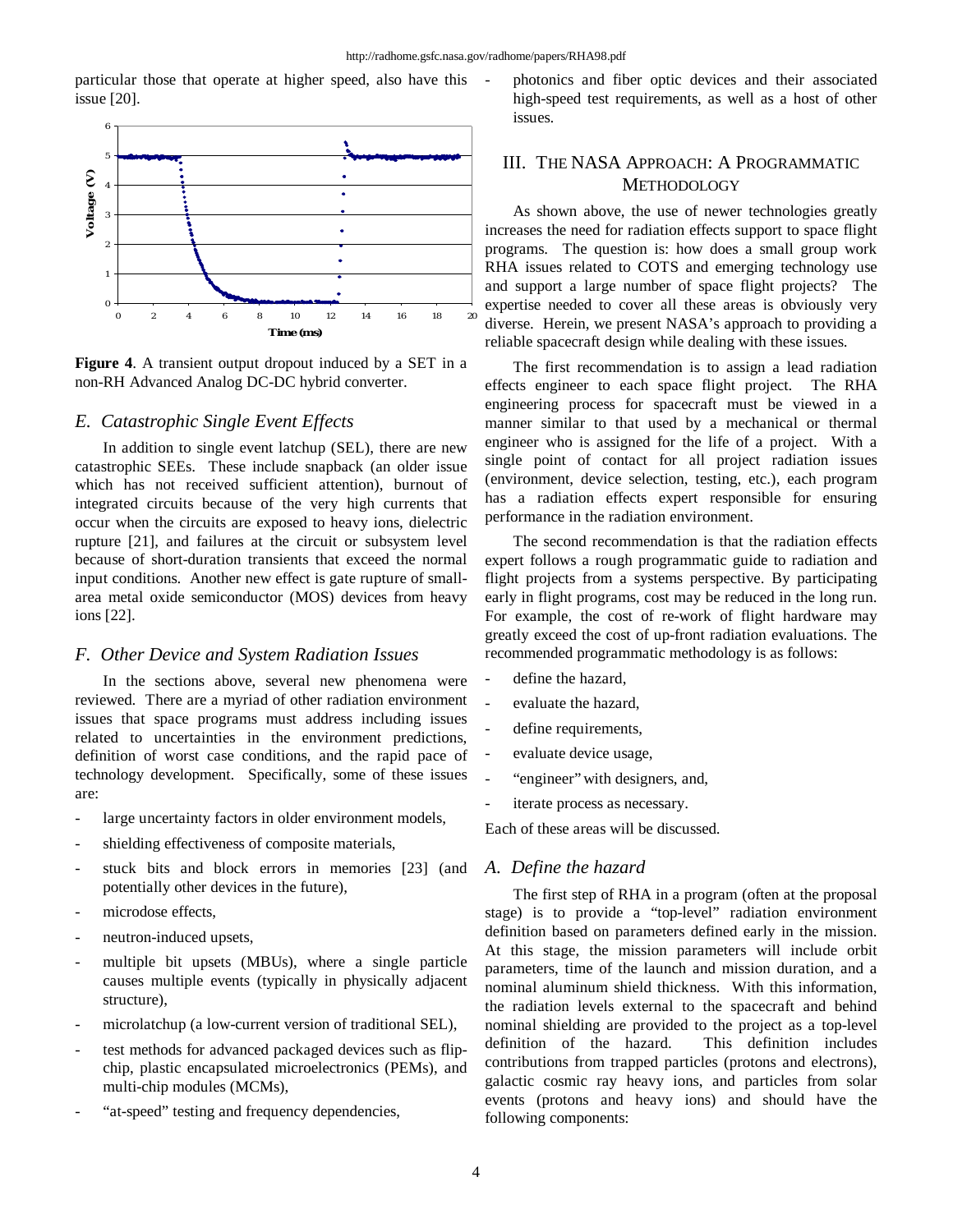- particle levels outside of spacecraft: for trapped protons, electrons, solar event protons to evaluate solar cell and surface damage,
- particle levels inside spacecraft for "nominal" shielding: for trapped protons, electrons, solar event protons, to evaluate displacement damage and SEEs
- Linear-Energy-Transfer (LET) spectra inside spacecraft: for galactic cosmic ray and solar heavy ions to evaluate SEEs, and
- dose-depth curve for generic geometry model (usually solid sphere):

for trapped protons and electrons, solar event protons, and secondary bremsstrahlung

to evaluate total ionizing dose (TID) levels.

For SEE analyses, the "shielded" particle levels should also include a definition of the normal background levels under which all systems must operate and the peak levels (SAA peak or peak during a solar event) for critical systems.

As the program matures, the lead radiation engineer must be informed of any changes to the mission parameters so he can evaluate the need to redefine the environment. Reducing design margins implies that small changes in mission parameters can cause the radiation requirement to go out of range of the design margin. For example, there are extremely large variations in the particle levels that a spacecraft encounters depending on its trajectory through the radiation sources. Also, the levels of all of the particle sources are affected by the activity cycle of the sun. Improvements to the solar cycle dependence of the newer models (e.g., CREME96 [24] and Huston et al. [25]) mean that better estimates of variations in the environment due to the solar cycle are available. With this model capability, changes in launch dates can affect the environment definition.

### *B. Evaluate the Hazard*

After the hazard is defined, the effects that it will have on the systems are evaluated. The effects that are important to consider in RHA for electronics are long term damage from total ionizing dose and displacement damage and single event effects. The top-level environment definition provides adequate information to assess the level of hazard that the environment imposes and to identify the suitability of COTS and emerging technologies for the program. For example, if the mission has a very high dose level, non-radiation hardened devices will probably not be acceptable for critical systems.

It is important at this stage in the program to communicate the RHA process to program managers and designers. The lead radiation effects engineer should address concerns specific to the program. These include potential problem areas as defined by the top-level environment

definition, the latest issues related to new technologies, applying adequate derating of parts and allowing for design margins, lead times required for parts testing, and the importance of communicating changes to mission parameters to the radiation engineer. It is also important to provide guidance as to mitigation techniques. For example, many spacecraft engineers tend to think of "spot" shielding as a panacea for all radiation problems and do not realize that it is not effective in mitigating SEE problems or displacement damage due to protons. The result is costly delays in applying effective mitigation techniques.

#### *C. Define Requirements*

A top-level radiation hazard is often used to derive mission requirements for most programs that are early in the design stage. This allows the radiation effects engineer to specify a requirement based on a nominal effective spacecraft shielding (such as 70 mills Al) using a generic geometry (such as solid sphere) before design details of the spacecraft are known. Performance requirements must be defined for all three of the major radiation effects issues: TID, displacement damage, and SEE. Several things should be noted:

- TID RDMs of at least 2 should be included to cover uncertainties in the environment [26] and device radiation hardness variances. The RDM may be higher for certain technologies such as those that are ELDR sensitive. (See Section II.B.)
- Different requirements may be set for different systems depending on system performance requirements, criticality level, shielding differences, etc.
- Particle fluences (proton, electron, heavy ion, and neutron) need to be included for nominal, worst-case, and peak environments. For example, does the spacecraft need to gather science during a solar event (i.e., potential peak flux time period) or is a partial shutdown (safehold mode) acceptable?

Displacement damage requirements may be based on an external spacecraft environment such as "must survive an integral particle fluence of Y particles/cm<sup>2</sup> for  $E > X$  MeV protons". One must remember to pay attention to nonionizing energy loss (NIEL) and how it applies when the external particle spectrum is transported to an internal spacecraft environment. In particular, one must note that the higher energy protons have a reduced energy after transport and that their effect is more damaging on electronics. Displacement damage depends on energy, and has been investigated far more thoroughly for silicon devices than for GaAs. In the case of silicon, extensive work has been done on displacement damage using neutrons from nuclear reactors. It is common practice to compare the effect of displacement damage in silicon with that of 1-MeV equivalent protons, as noted by Summers, et al. [27]. Figure 5(a) shows this equivalence for protons of various energies. The net effect of protons in space applications in producing displacement damage must be obtained by weighting different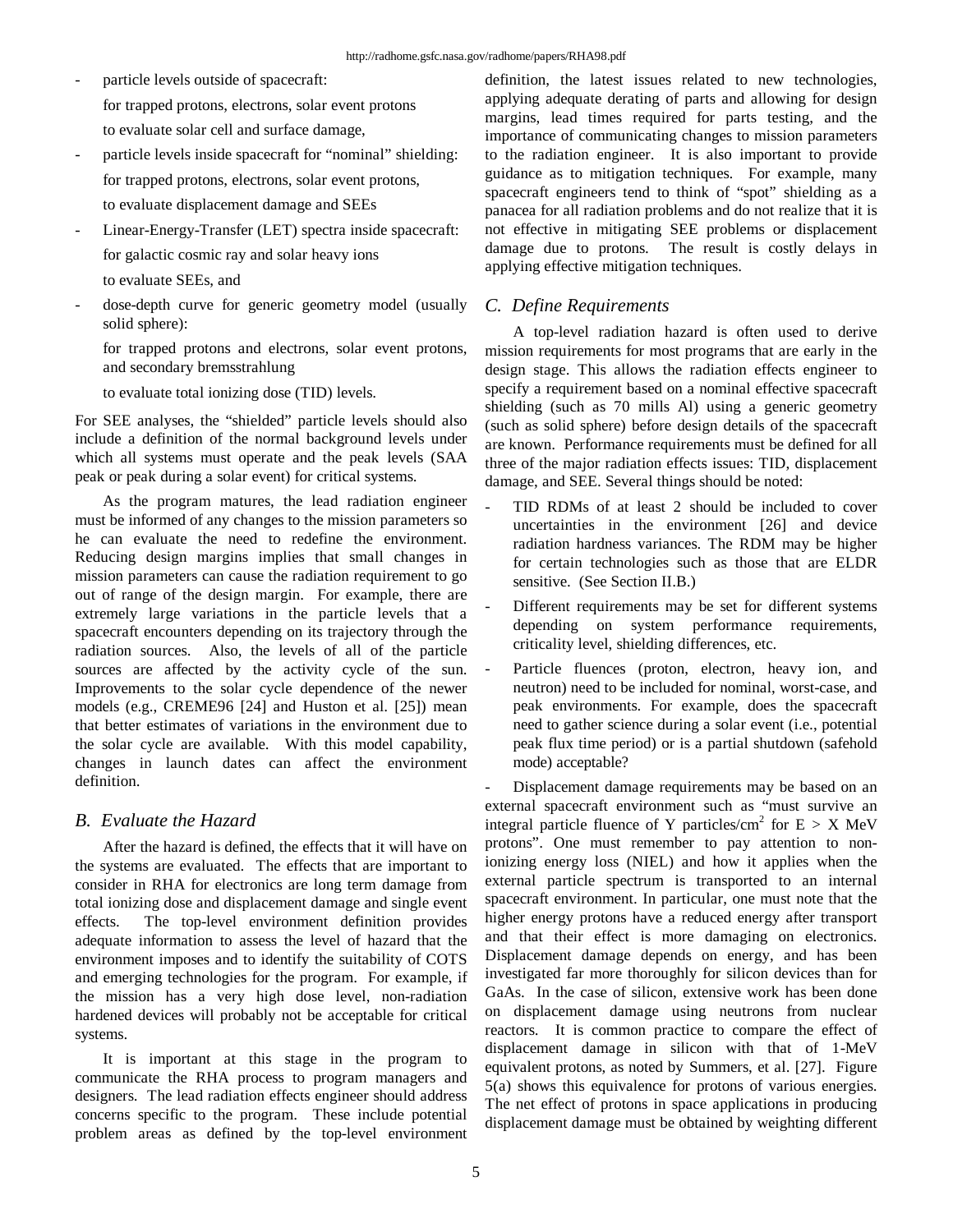energies in the spectrum with the relative damage produced by protons. For typical spectra, these factors are in the range of 1.5 to 2.5; they essentially convert the effects of the proton spectrum to an equivalent number of 1 MeV neutrons.



Figure 5a: Displacement damage equivalence in Si.





There is more uncertainty about displacement damage in GaAs. Summers, et al. addressed this issue in their 1988 paper [28] using data on GaAs JFETs, which are majority carrier devices. The results of that work are shown in Figure 5(b); note that the energy dependence is significantly steeper than that of silicon and that it actually increases somewhat at very high energies. Although one could also normalize GaAs displacement damage effects to equivalent neutron damage, there is a much larger difference in the effects of neutrons and protons in GaAs. Thus, it makes more sense to normalize the damage to a proton energy that (1) roughly corresponds to the peak in typical proton spectra within spacecraft, and (2) is easily obtained at typical facilities. A proton energy of 50 MeV has been selected on this basis.

More recent work by Barry, et al. has investigated the energy dependence for damage in light-emitting diodes, which are affected by minority carrier lifetime [Barry, 1995]. Their results differ considerably from the earlier work based on JFETs, particularly at high energies. This has little effect on the net damage for applications with relatively small

amounts of shielding, but it can make a large difference in applications with large amounts of shielding where the peak in the energy distibution is shifted to energies above 100 MeV. This topic needs to be investigated more thoroughly.

SEE is perhaps the most complex. The GSFC radiation effects and analysis homepage [29] includes a "generic" SEE specification for programs that allows for specifications to be set on a "system level". In particular, this specification covers analysis of event rates, system implications of the effects, and verification of mitigation techniques. One further note is the use of a single event effect criticality analysis (SEECA) to determine acceptable event rates also available on the GSFC homepage [28]. For example, a thruster control (critical system) would have a much different SEE requirement than a solid state recorder (acceptable data loss). The concept of this specification is to allow the use of non-SEE immune devices (such as SOTA COTS) by evaluating their usage and system mitigation schemes on a system level. This is a form of risk management.

#### *D. Evaluate Device Usage*

The evaluation of device usage requires three processes: screening parts lists, radiation testing, and determining performance characteristics such as degradation or SEU rates. Each of these areas is discussed below.

*1. Screen Parts List:* Once a parts list is received, the existing industry knowledge base (RADATA, REDEX, GSFC test list, ERRIC, IEEE TNS and Data Workshop Records, etc.) is scanned for existing radiation data on each device type on the list. The basic method for this data search and definition of usability is seen in the attached flow chart of Figure 6.

If data do not exist on the device and radiation performance within the mission's requirements is not guaranteed by the manufacturer, testing is required or a search for a device with similar non-radiation performance characteristics is undertaken. However, the existence of radiation data on a device does not necessarily indicate the device's acceptability. General guidelines for acceptability of archive data follow:

- If the foundry/process has changed, the data are not applicable.
- If the lot date code (LDC) is different, testing is recommended, but may be waived if sufficient process information is gathered. Acceptable conditions for testing waiver are similar LDCs with known process changes, or devices for which the die topology and substrate characteristics are known to be the same as for an older lot of devices.
- If the test method is not applicable (e.g., performed at an incorrect dose rate), retesting is recommended.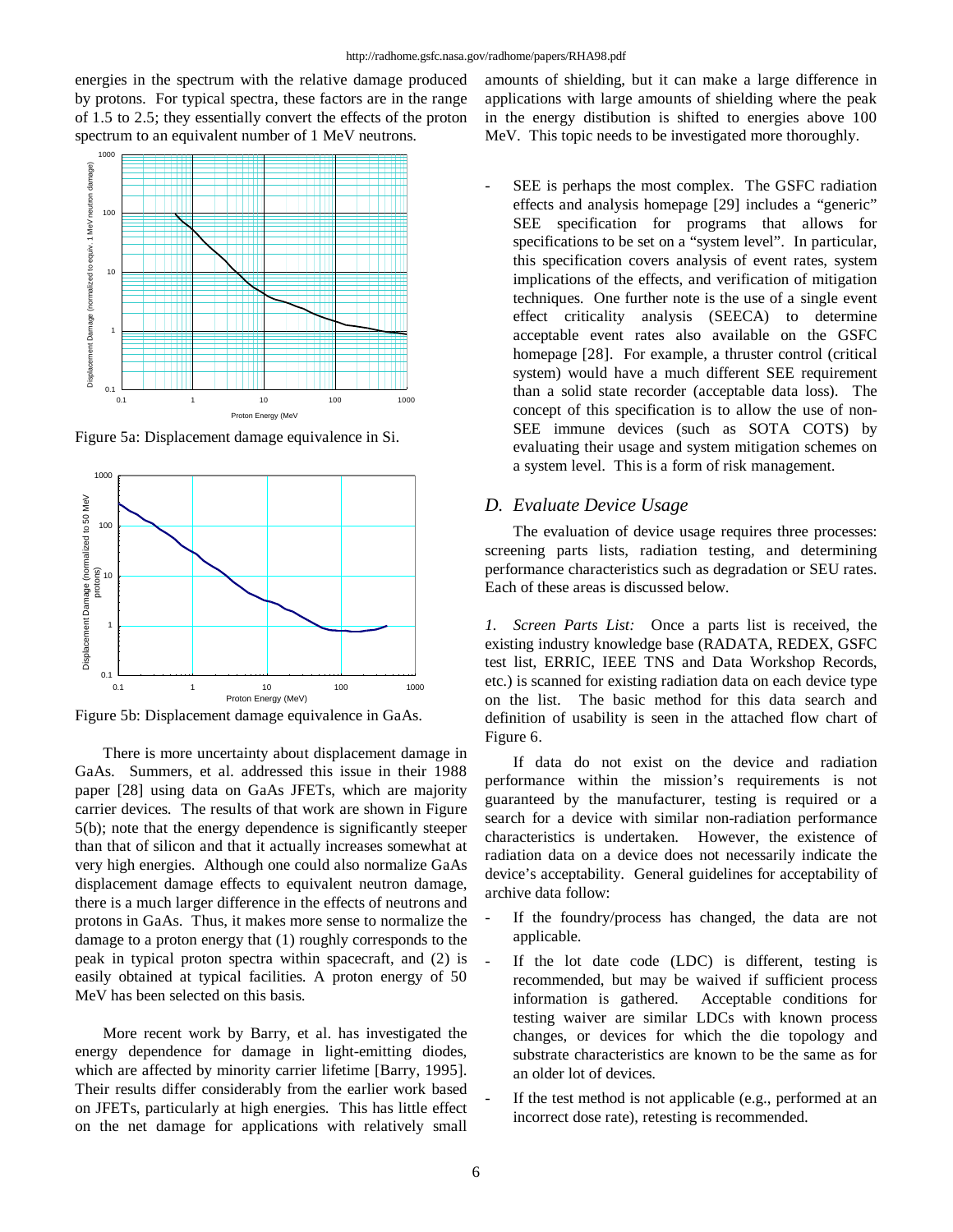- If the data are not complete (say, do not include high linear energy transfer (LET) data points), further testing may be required.
- If the data do not meet the requirement, either further application-specific analyses and/or mitigation will be required.

Perhaps the most difficult of these steps is determining whether the test method is applicable. A good example is evaluating test data for SETs in linear circuits. In this case, an understanding of what the sensitive parameters (or, for example, a SET's effect) are to a design's application is required. For instance, if the test data show a device exceeding manufacturer's specifications for offset voltage while the all other parameters remain within specified limits, the device may be usable if the application can live with that single parameter's drift.

The use of archival data is discussed in further detail under *Risk Assessment* in Section IV.B.

*2. Radiation Testing:* Once a parts or components list is reviewed versus archival data, a decision on which devices and what kinds of ground irradiations need to occur. For simplicity we assign devices to three categories: high, medium, and low risk. Each of these will be discussed in turn*.*

High risk devices are those that have unknown radiation characteristics or previous lots with "suspect" radiation characteristics. Examples include a new device on a scaled process or a device whose previous lot showed sensitivity to SEL.

Medium risk devices are those with some archival data or data from a "similar" device on the same process that indicates a potential issue but one that may be managed without extensive testing. In this category, examples include:

- a linear device with SET data for a different application where the possible transients could be filtered, or
- an op-amp built on the same process as another op-amp that has radiation test data meeting or exceeding mission requirements.

Finally, low risk devices are those that have lot-specific data or similar lots showing an excessive margin. This would include devices with sufficient test data or those where a previous lot's radiation characteristics exceed the mission requirements.

The type of testing depends on the type of device and mission requirements. As noted earlier, three specific areas are of concern (TID, displacement damage, and SEE). Typically, Co-60 sources are used for TID, proton and neutron sources for displacement (and in the case of protons, TID as well), and heavy ions and/or protons for SEE. Details of test methods are outside of the scope of this paper, however, the authors would like to point out that test results should apply to the specific circuit application, i.e., test it like you're going to fly it.

*3. Determining Performance Characteristics:* Once radiation test data have been obtained by test or from archival sources, the data must be applied to mission specific environment and application to determine device acceptability from the system level. Samples include:

- SEE rate predictions using tools such as CREME96 followed by determining circuit specific effects,
- circuit degradation based on a device's displacement damage such as diminished current transfer ratios (CTRs) with optocouplers, and
- determining the effect of TID-sensitive parameters on a circuit's performance.

It cannot be emphasized strongly enough that a test result is insufficient in determining device applicability without knowledge of the circuit, subsystems, and system effects. This implies the philosophy of risk management as opposed to risk avoidance. An example is using mitigation or circumvention of SEEs rather than using an SEE immune device. This philosophy was discussed with respect to linear transients in Section II.D.

(ASSUME COTS) RADIATION TOLERANCE SEARCH FOR DEVICES (e.g., a 16-bit ADC)



Figure 6: Basic method for data search and definition of part usability. The example is for a 16-bit ADC.

#### *E. Engineer with Designers*

On completion of the device usage evaluation, an engineering process with the spacecraft designers (and systems engineers) now occurs. For devices' whose data do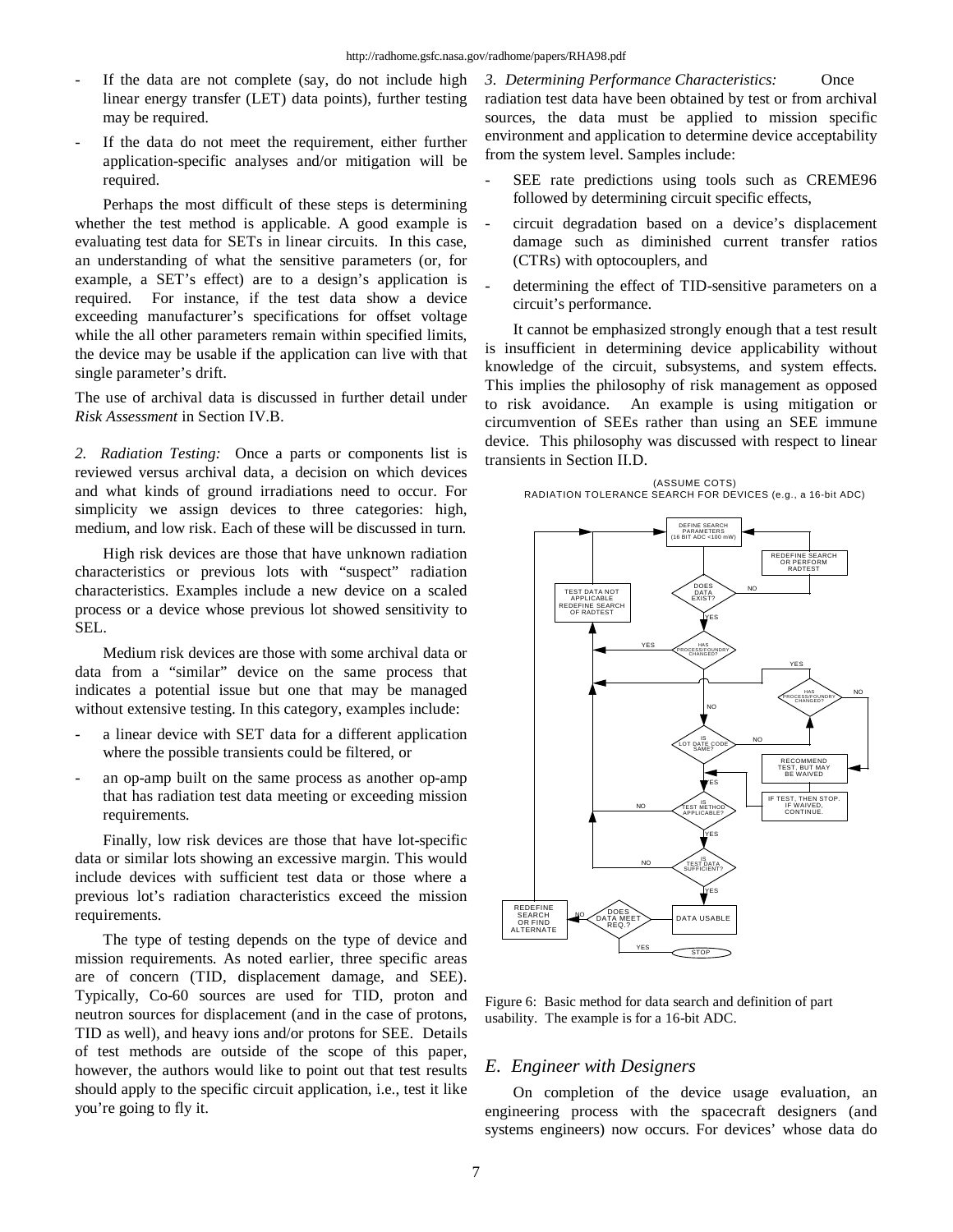not meet the mission requirements, alternative parts are now sought that may meet mission performance requirements (bandwidth, density, etc.) and have archival radiation data showing low or medium risk.

If such alternate components can not be located, radiation mitigation methods may be employed. For systems that fail to meet the mission total dose requirement defined by the toplevel environment definition, it may be possible to redefine the hazard, especially if the requirement was set with a dosedepth curve. An effective approach is to utilize a spacecraft specific shielding definition to calculate total dose and particle levels at specific locations inside the spacecraft. Total doses can be calculated rapidly at hundreds of locations within the spacecraft model with 3-D sectoring/ray trace software. Typically, verification is performed with Monte Carlo particle traces on 5-10% of the locations within the model. By accurately defining the available shielding provided by spacecraft structures, boxes, boards, etc., the total dose and/or particle fluence requirement is lowered.

The number of programs that utilize 3-D radiation models of spacecraft has increased with the decreasing availability of rad-hard components. In the past, this method was viewed by many projects as prohibitively expensive. However, by using an iterative approach, 3-D sectoring/ray trace methods can be cost effective. The spacecraft model is developed in multiple steps. Modeling stops when the radiation requirement is low enough to qualify the part or when additions to the model fail to reduce the level. For example, if the sensitive parts are in a specific box, a model of that box alone is usually sufficient to lower the requirement. Or for more generic requirement definitions, the spacecraft skin, empty boxes, and electronic shelves can be modeled. For locations where radiation issues remain, details are added. Another advantage of having a 3-D model is the ability to analyze the effectiveness of mitigation techniques, e.g., moving boxes to locations that offer more protection or adding spot shielding to parts.

Three-D radiation models are used almost exclusively for total ionizing dose evaluations, however, studies [30] have shown that single events effects rates on parts that are predominately proton-induced vary by a factor of two depending on the location within the spacecraft. This is not likely to be a concern for low earth orbits, but it may be more important as interest in the higher altitude regime grows where the proton environment is severe. Although it is well known that galactic cosmic ray heavy ions are barely affected by shielding, the attenuation of solar heavy ions is much greater. Careful evaluation of shielding may be important for systems that must operate through the peak of a solar event.

Detailed methods for SEE mitigation are outside of the scope of this paper but the reader is referred to a discussion of representative SEE mitigation methods from the system perspective [31].

#### *F. Iterate process*

During the lifetime of a mission's design and development, multiple variables change. These include:

- updates to parts list,
- revised mechanical spacecraft layout,
- revised mission requirements such as mission duration,
- addition of new payloads, or
- the discovery of new radiation effects information.

Due to these and other factors, many of the steps in the approach may be revisited throughout the mission's radiation effects program. Reevaluating TID requirements was discussed above. Another timely example is the issue of displacement damage in optocouplers. When this concern reared its ugly head, many projects needed to revisit their circuit-specific optocoupler usage such as minimum current transfer ratio (CTR) required, etc.

### IV. RISK ASSESSMENT

The issue of how much risk is acceptable to the mission may impact the particular way in which RHA problems are addressed. However, several general concepts are as follows:

#### *A. Basic Concepts*

Risk assessment is a deceptively complex topic that is difficult to extend to modern COTS-based devices and systems. Most earlier work on hardness assurance and risk assessment was based on circuits designed with discrete transistors. Although this is a good way to illustrate the underlying concepts, it does not consider the realities of present day circuit design, which is heavily dependent on integrated circuits.

Discrete transistors degrade in a smooth, regular way when they are exposed to ionizing radiation, without the complication of abrupt, catastrophic failure points that often occur with integrated circuits. Generally, it is easy to determine the minimum required gain of a transistor in a specific circuit and to determine how much margin exists compared to initial parameters. For discrete transistors, it is relatively straightforward to determine the risk of failure, either through statistical approaches or by requiring specific margins for degradation.

The situation is far more complicated for integrated circuits. For example, linear integrated circuits use several types of internal transistors with markedly different sensitivities to ionizing radiation and displacement damage. The net effect on the circuit depends not only on the inherent sensitivity of the internal components, but also on the specific circuit design. Unfortunately, in most cases, only the manufacturer knows the details of this design. The usual approach that is taken is simply to *characterize* the response of the circuit in a specific radiation environment. By necessity, this characterization is very limited in the number of electrical conditions and individual devices that are used.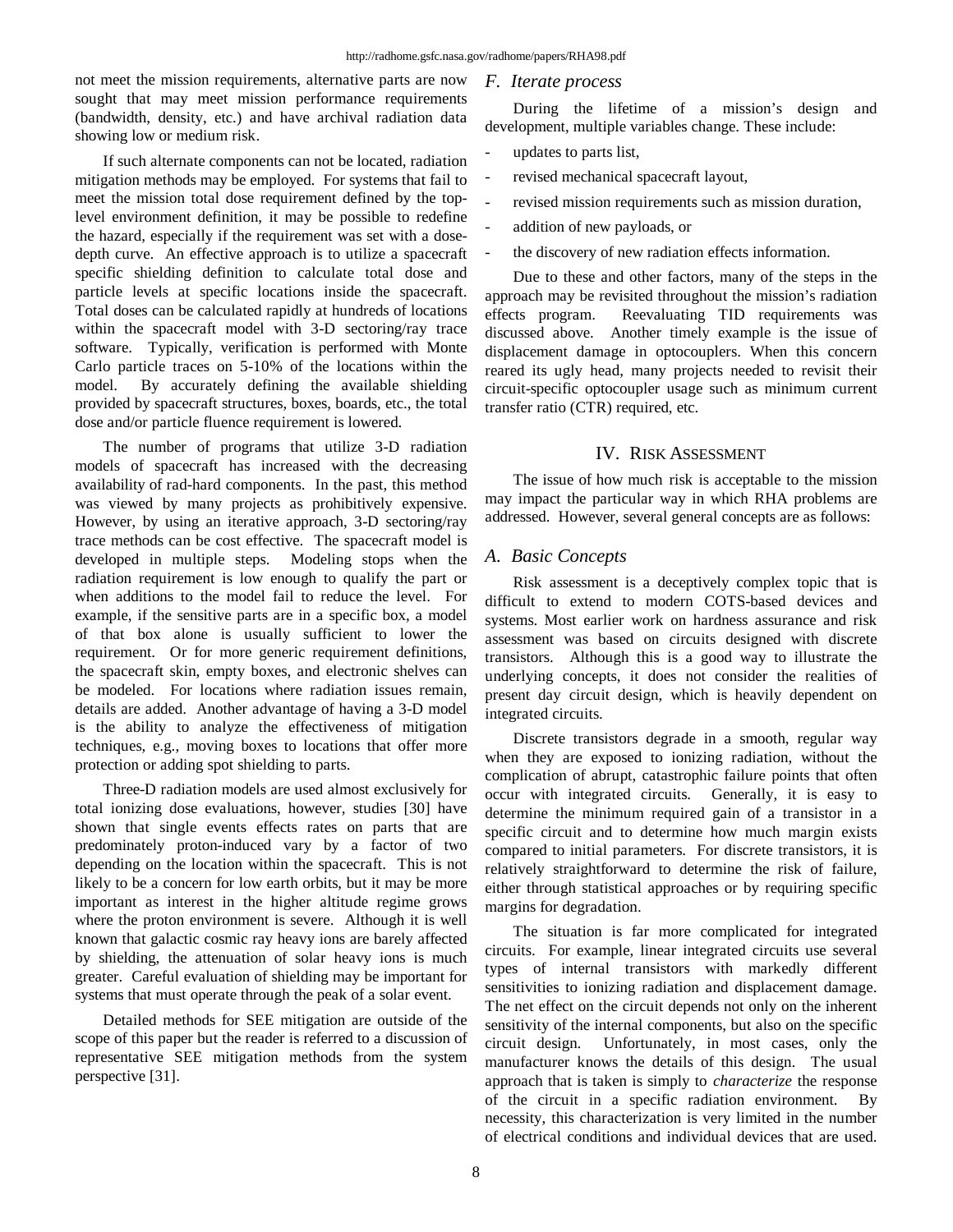Limited characterizations may lead to incorrect conclusions about the statistical nature of the device response as well as the "inherent" capability of the circuit in the specific radiation environment. Adding further confusion is the possibility for abrupt failure modes. The net effect is much more uncertainty in the depth of knowledge about the radiation response compared to the simple case of discrete circuits.

#### *B. Use of Archival Data*

As discussed in Section III.D, researching archival data in various data sources is often the first step in selecting devices for space systems. It clearly makes sense to use such data, but one must be aware of pitfalls and limitations. If archival data show that there is a great deal of margin (say a factor of ten or more) between the requirement and the level at which devices fail or exceed electrical specifications by significant factors, the usual approach is to eliminate future concern about radiation degradation. This includes eliminating lot-sample radiation testing. This is not a perfect approach (there are counterexamples where circuits could fail in space despite such a track record), but it is generally used.

A far more difficult situation occurs in practice, where either the margin is considerably less (factors of two to five), and/or where the data are not directly applicable. Data may not be applicable because testing did not involve the exact circuit type or did not overlap the application conditions, or perhaps the data are even "adapted" to a different circuit type from the same manufacturer. Clearly there are risks in using archival data in this way, and this would not have been done on older space systems with long development times and larger budgets.

Some specific issues relating to archival data are discussed in the next subsections.

*1. Data Integrity and Applicability:* In many cases archival data are the result of limited testing done for a specific program, not the product of a general characterization of the device or technology. Thus, the first step in examining such results is to get a sense of its completeness and accuracy. This generally requires experience and expertise in radiation hardness assurance and testing.

The first requirement is that the data set must include the fundamental parameters that are important for the technology, as well as the specific parameters and conditions required in the new application. Examples include:

- Archival data on linear circuits with power supply voltages of  $\pm 15$  V cannot be used for  $+5$  V applications.
- Data taken on unbiased samples cannot be used to determine how biased devices will respond.
- Data at high dose rate cannot be applied directly to low dose-rate conditions in space (this invalidates much of the archival linear device data).
- Data taken to characterize SEE effects from protons cannot be used for heavy-ion environments.

Data that are not relevant to the device's application cannot be applied.

Consider the third issue listed above for linear bipolar devices and the ELDR effect. One must determine whether the typical high dose rate data is acceptable. Does sufficient margin exist? We recommend a factor of five for devices with unknown ELDR characteristics for most NASA missions, but the actual RDM is based on the mission's predicted radiation environment and the device response. If testing is required, a pre-screen using high and low dose rates (or other accelerated test method such as high temperature tests) may be utilized. However, given the issue of PDE, one must be careful in assuming that these tests are sufficient. Since proton damage testing is often not practical, the recommendation is to reanalyze the predicted space environment and determine if the potential for displacementtype effects is large. If so, the RDM should be increased accordingly. One must be aware of the trades, such as, cost and availability, that take place in purchasing devices which must meet a 100 kRad(Si) hardness level versus those that are substantially less tolerant.

The issue of SETs in linear devices illustrates the problems associated with using test data for different applications. Due to the SET sensitivity being based on the device's application (i.e., bias, power supply voltage, and sensitivity of the application to pulse width and amplitudes of transients), one needs to understand the data that exists or needs to be gathered. For example, are data that exist on a LM139 with a power supply voltage of 12V while acting as a 5V comparator applicable to a user's circuit with a 5V power supply voltage and a 500 mV analog comparison? The answer is probably not, but the full data sets must be examined to determine this.

The second requirement is that the results are reasonable and self consistent. Parametric degradation should steadily increase with increasing radiation levels. SEE data should be taken at several different LETs and plotted, and the number of events should be high enough to provide adequate counting statistics. Also, the electrical conditions during SEE testing must represent actual or worst-case conditions.

A third requirement, which can be very difficult for some devices, is that of data accuracy. Many new devices have extremely demanding electrical specifications, and there are many cases where radiation tests have been done with limited test capability. Examples include voltage references with "5 digit" specifications and "3-digit" characterization. The results may show no change but are not applicable to cases where the full capability of the reference devices is required.

*2. Time Window:* The most difficult problem in evaluating older data is assessing how likely it represents current production devices. This has always been a dilemma, but it is far more difficult now because of the pace of change of commercial IC technologies. In some cases technologies are stable (from the standpoint of radiation response) over long time periods, while in other cases changes that affect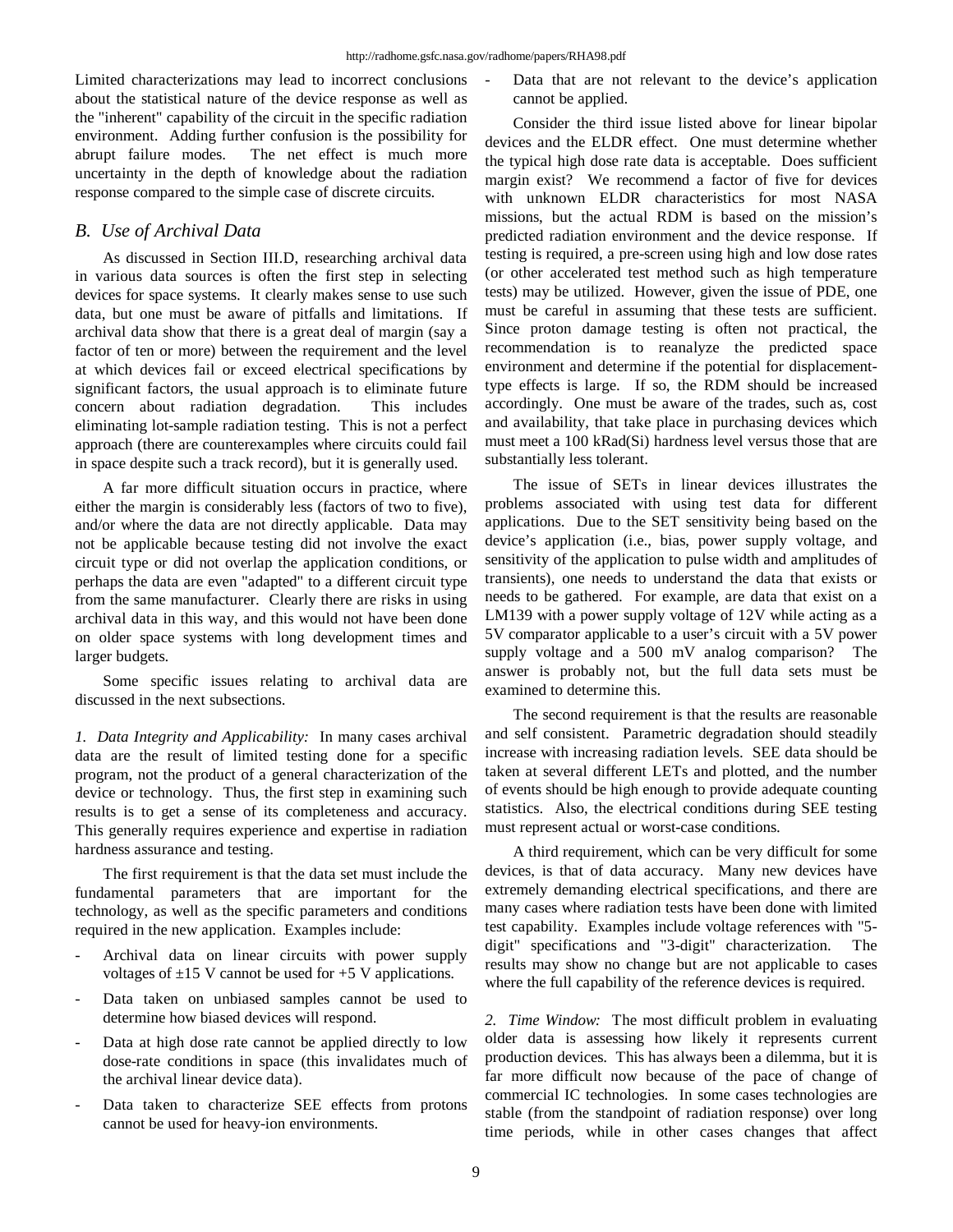radiation hardness may occur frequently in the manufacturing process. There is no completely satisfactory way to address the issue for commercial technologies unless working agreements can be established with semiconductor manufacturers to identify the process along with changes that occur. Some approaches that can be used are as follows:

- Establish arbitrary time windows for applicability of older data (i.e., a fixed number of years).
- If archival data have been taken over several years, use the consistency of those results as a guide in establishing the time window for applicability.
- Compare photomicrographs of present production devices with older devices (if available) to get a sense of whether changes in device topography have occurred.
- Use spreading resistance measurements to determine the underlying doping profiles (SEE effects).
- Use "engineering judgment" to determine how older data applies, relying on radiation data for the technology, as well as data from technical papers and the Radiation Effects Data Workshop.

*3. Extension to Similar Circuits:* Often there are no archival data for the particular devices that are to be used. In some cases it is possible to extend data on one circuit type to another with the same basic design provided the processing is the same. Examples include using total dose data on a dual op-amp for a quad op-amp of the same design, or total dose data on devices from one logic circuit to others in the same family. There are clearly risks in doing this, and it is not recommended even though it is often done. Such extensions are far riskier for SEE effects because they are strongly affected by device topology.

A more extreme case is extension of results to devices of the same type from another manufacturer. This is not recommended for either total dose or SEEs. There are many examples where extreme differences in radiation behavior occur for the same circuit type from different manufacturers.

#### *D. Identification of Critical Components*

Not all components used in spacecraft have to withstand the total radiation level. Some components may only be needed early in the mission. There may be others where failure from radiation would have little impact on the overall mission performance (e.g., status indicators or circuits that are only essential for pre-launch evaluation) or where there are alternative backups in redundant circuitry or mission operation scenarios. From the standpoint of radiation effects, critical components are those that are essential to the mission and also carry an element of risk (or unknown risk) of radiation failure. There are many cases where seemingly important radiation risks have turned out to be unimportant because they did not directly impact the mission operation. Although this point may seem obvious, most spacecraft are designed by several different organizations and it can be very difficult to get operational requirements properly defined,

particularly for modern subsystems which usually involve very complex digital operations.

# *E. Parts Control, Testing and Hardness Assurance and the Realities of Risk Assessment*

Older hardness assurance programs used formalized approaches for hardness assurance. An example of the application of hardness assurance and parts control is shown in Figure 6 for a 16-bit analog-to-digital converter. As discussed earlier, this is a high-risk technology because of the precision of the device (for a 5 V converter the size of the least-significant bit is below 100  $\mu$ V). Thus, particular attention must be given to parts control and hardness assurance. The approach shown in the figure is somewhat idealized. The first step is to determine whether radiation data exist (this is relatively straightforward). The second step is that of determining whether older data are really applicable, a difficult task. Although the flowchart shows a decision point labeled "*Has Process/Foundry Changed?"*, that is very difficult to establish in practice, and it is often the weakest link in the approach. Other key points include verifying that the test method was appropriate and applicable, that the test data are sufficient, and that the archival data are useable. The final step is that of determining whether the part meets radiation requirements. Note that the data must include TID, displacement, and SEE testing.

For many modern systems, the basic approach used for parts control and hardness assurance is somewhat different from the ideal case shown in Figure 6. It should be evident by now that one is unlikely to have enough knowledge about radiation effects in commercial devices to deal with risk in a precise, mathematical way. There are simply too many unknowns. Adding to this is the fact that successes in older programs were partly due to the fact that they used much more conservative approaches in selecting and testing electronic components than is possible in present-day systems. We really do not know how effective the pragmatic, COTS-based approaches that are being used today will be in building systems that survive in space. However, some valuable lessons from the past should be applied, remembering that these are high-value assets:

- Review of the parts list and the way that the parts are applied by a radiation effects expert is essential.
- Some form of arbitrary margin should always be required between test data and the expected radiation environment (at the minimum a factor of two; three or more for highrisk technologies).
- Particular attention should be given to key components, such as microprocessors, where the limitations in understanding and characterization create the possibility for unpredicted response modes from which it may be difficult or impossible to recover.
- New technologies, particularly those involving highly scaled devices, should be conservatively applied because of the limited knowledge of their radiation response and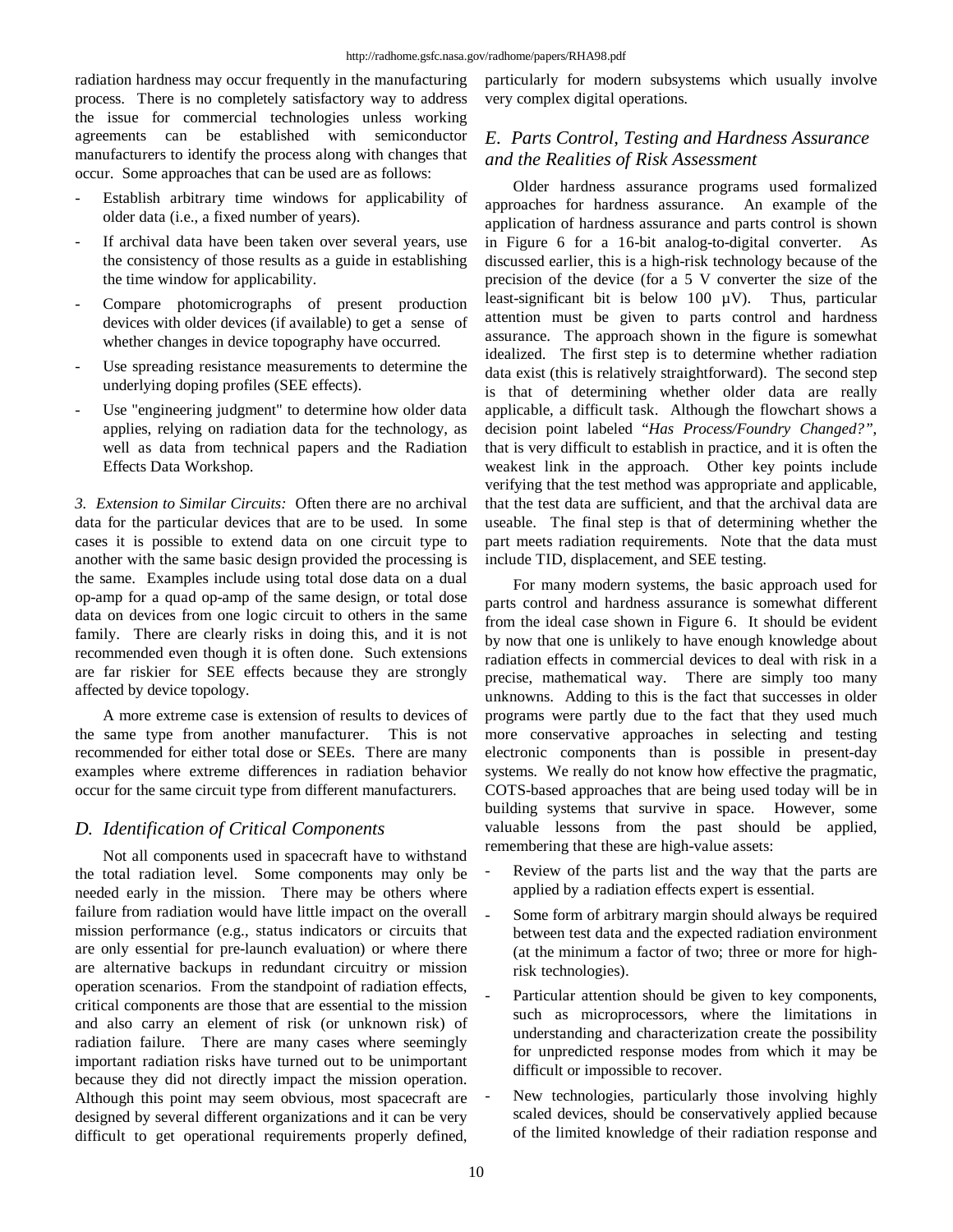$\overline{a}$ 

the likelihood that they undergo frequent changes to remain competitive in the commercial marketplace.

- Using marginal technologies (such as latchup-sensitive parts with power supply detection and shutdown) is inherently risky, and is generally not recommended; similarly, optocouplers using highly sensitive LEDs should be eliminated rather than adapted or shielded because of the many uncertainties involved.
- Radiation effects in space are an evolving problems. It is important to maintain awareness of new problems and effects, not just establish a "cookbook" approach to the use and application of commercial components.
- Although radiation testing is expensive, the cost is far lower than that of premature in-flight failures or lastminute hardware changes.
- System solutions can often be used, particularly for SEE effects. In other cases changes in mission operations can overcome catastrophic failures of some components.

#### V. ANTICIPATION OF FUTURE TECHNOLOGY NEEDS

An important aspect of the RHA methodology is looking ahead to assess possible future technologies for space flight programs. With aggressive flight program development schedules, it is not always possible to test and qualify newer enabling technologies for use within the time frame required by the program. Therefore, the RHA approach must include an established program that anticipates, identifies, and evaluates emerging technologies for space flight use. The program should include technology evaluation, testing, and identification of device and systems for flight test beds. A single program or institution cannot afford to fund this level of effort. By necessity, technology assessment programs must leverage off similar efforts at other institutions, including universities, research laboratories, industry, and government organizations.

#### VI. SUMMARY

Changes in radiation hardness assurance programs are driven by the unavailability of rad-hard parts and high spacecraft performance requirements. The subsequent use of COTS and emerging technologies has changed the philosophy of risk management from a risk avoidance mode. Risk is now addressed at the system level rather at the device level. Risk is inherent so acceptable levels of risk must be defined and mitigation measures evaluated and implemented.

#### **REFERENCES**

-

[1] A.H. Johnston, "Radiation Effects in Advanced Microelectronics Technologies", *IEEE Trans. on Nuclear Science*, vol 45, no. 3, pp. 1339-1354, Jun. 1998.

- [2] C.E. Barnes, J.J. Wiczer, "Radiation Effects in Optoelectronic Devices," Sandia Report, SAND4-0771, UC-25, May 1984.
- [3] M.D. D'Ordine, "Proton Displacement Damage in Optocouplers", *1997 IEEE Radiation Effects Workshop Record*, IEEE No. 97TH8293, pp. 122-124, 1997.
- [4] G. Swift, B. Rax, C. Barnes, A. Johnston, "TOPEX/ Poseidon Radiation Issues: Displacement Damage in Optocouplers," *IEEE. Proc. of RADECS'97*, Jul. 1998.
- [5] B.G. Rax, C.I. Lee, A.H. Johnston, C.E. Barnes, "Total Dose and Displacement Damage in Optocouplers", *IEEE Trans. on Nuclear Science,* Vol. 43, no. 6, pp. 3167-3173, Dec 1996.
- [6] B.G. Rax, C.I. Lee, and A.H. Johnston, "Degradation of Precision Reference Devices in Space Environments", *IEEE Trans. on Nuclear Science*, vol 44, no. 6, pp. 1939-1944, Dec. 1997.
- [7] R.L. Pease, "Total Dose Issues for Microelectronics in Space Systems", *IEEE Trans. on Nuclear Science*, vol 43, no. 2, pp. 442-551, Apr. 1996.
- [8] R.L. Pease, L.M. Cohn, D.M. Fleetwood, M.A. Gehlhausen, T.L Turflinger, D.B. Brown, and A.H. Johnston, "A Proposed Hardness Assurance Test Methodology for Bipolar Linear Circuits and Devices in a Space Ionizing Radiation Environment", *IEEE Trans. on Nuclear Science*, Vol. 44, no. 6, pp. 1981-1988, Dec. 1997.
- [9] R.L. Pease, W.E. Combs, A.H. Johnston, T. Carriere, C. Poivey, A. Gach, and S. McClure, "A Compendium of Recent Total Dose Data on Bipolar Linear Circuits", *1996 IEEE Radiation Effects Workshop Record*, IEEE No. 96<sup>TH</sup>8199, pp. 28-37, 1996.
- [10]A.H. Johnston, C.I. Lee, and B.G. Rax, "Enhanced Damage in Bipolar Devices at Low Dose Rates: Effects at Very Low Dose Rates", *IEEE Trans. on Nuclear Science,* Vol. 43, no. 6, pp. 3049-3059, Dec 1996.
- [11]D.M. Fleetwood, S.L. Kosier, R.N. Nowlin, R.D. Schrimpf, R.A. Reber, Jr., M. DeLaus, P.S. Winokur, A. Wei, W.E. Combs, R.L. Pease, "Physical mechanisms Contributing to Enhanced Bipolar Gain Degradation at Low Dose Rates,' *IEEE Trans. on Nuclear Science,* Vol. 41, no. 6, pp. 1871-1883, Dec. 1994.
- [12]R.D. Schrimpf, R.J. Graves, D.M. Schmidt, D.M. Fleetwood, R.L. Pease, W.E. Combs, M. DeLaus, "Hardness-Assurance Issues for Lateral PNP Bipolar Junction Transistors," *IEEE Trans. on Nuclear Science,* Vol. 42, no. 6, pp. 1641-1649, Dec. 1995.
- [13]J.C. Pickel, "Single-Event Effects Rate Prediction," *IEEE Trans. on Nuclear Science*, vol 43, no. 2, pp. 483-495, Apr. 1996.
- [14]R. Koga, S.H. Penzin, W.R Crain, S.C Moss, S.D. Pinkerton, S.D. LaLumondiere, M.C. Maher, "Single Event Upset (SEU) Sensitivity Dependence of Linear Integrated Circuits (ICs) on Bias Conditions", *IEEE Trans. on Nuclear Science*, vol 44, no. 6, pp. 2325-2332, Dec. 1997.